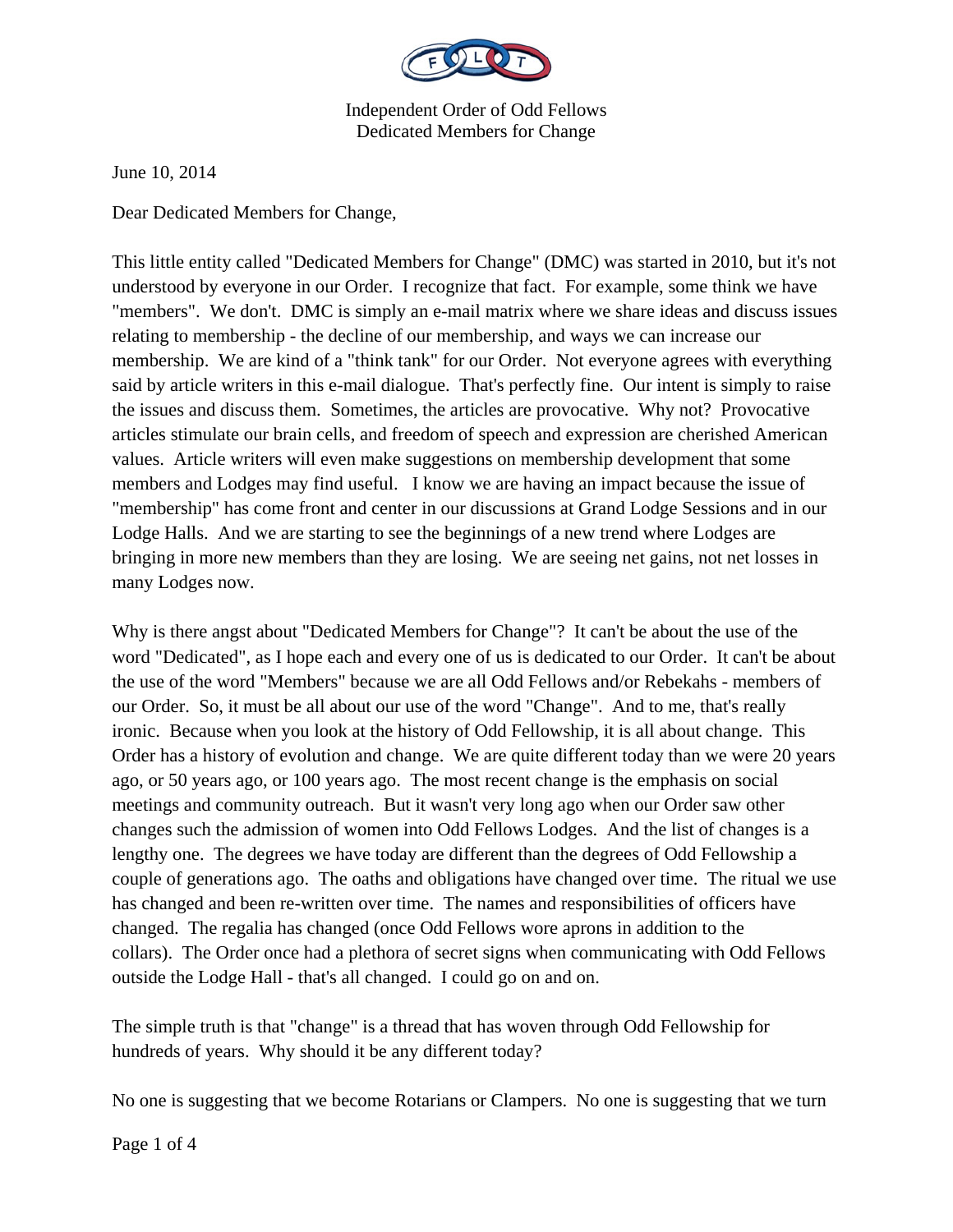

**Independent Order of Odd Fellows** Dedicated Members for Change

our backs on the history, the ritual, the regalia that make us unique as Odd Fellows. But we do suggest change which will make us more visible and attractive to the men and women of the 21st Century - the new members we need to grow our Lodges. We do suggest opening our doors and windows and reaching out into our communities to do good works, and we do suggest more social activities within our Lodges to bring the "fun" back to Odd Fellowship. These sorts of "changes" will rejuvenate, refresh, reinvigorate our Lodges and will re-focus us on the key to our success as an Order: bringing in those new members which are the lifeblood of any fraternal order.

Below is an article I wrote on August 18, 2012 for the DMC Newsletter. I thought you might enjoy this trip down memory lane.

 $F - L - T$ 

Dave Rosenberg **Deputy Grand Master** 

Dear Dedicated Members for Change,

Since Odd Fellowship was founded in Merry Olde England in the 1700's, it appears to me to have undergone at least nine dramatic changes in its history. We learn about our future by understanding our past, and so I think it would be useful to travel down the historical path of this great Order.

1. Odd Fellows started when working men of different trades met in the pubs of England. The earliest printed record stems from 1748 where "Odd Fellows" met in the Globe Tavern in England. I'm reasonably confident that drinking ale was a major part of these social gatherings. There is also evidence that our fraternal Order was linked to the "Ancient Order of Bucks", and its symbol of three bucks with antlers intertwined. These men were led by a "Most" Noble Grand" and also met in taverns.

2. Odd Fellows were not the only fraternal order in England - in fact, there were dozens of them. And most of them evolved into what was known as "friendly societies". Before social security and unemployment insurance and health care subsidized by employers, folks in England were pretty much on their own. In stepped Odd Fellows (and other fraternal orders) to help members who were sick or in distress, to educate orphans of members who died, and to bury members in Odd Fellows cemeteries. Odd Fellows Lodges were the social fabric (in lieu of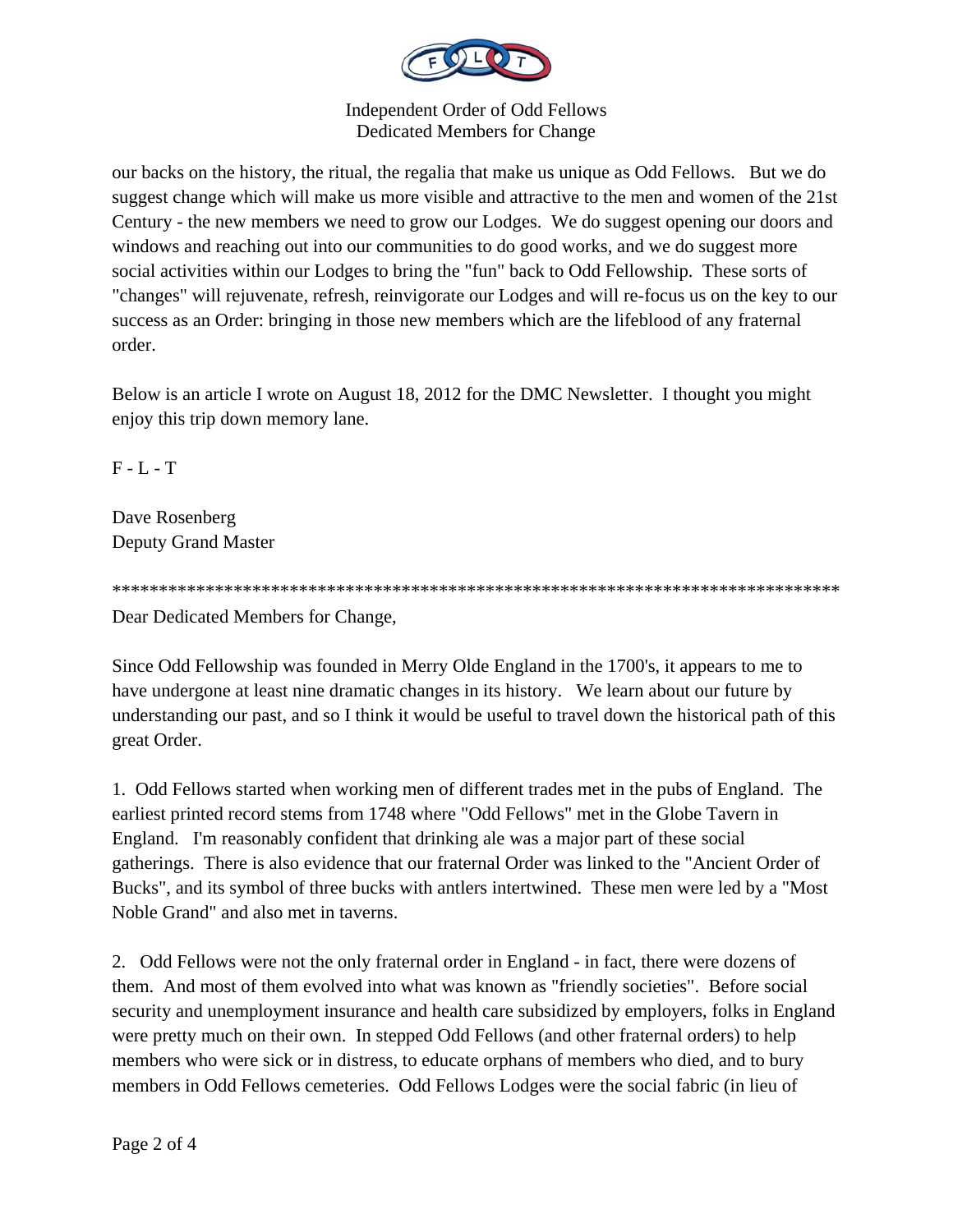

Independent Order of Odd Fellows Dedicated Members for Change

government) which helped members and their families. In large measure, this is why Odd Fellows developed secret grips, signs and passwords - only by such secrets could one Odd Fellows Lodge know that it was helping a true Odd Fellow, as opposed to someone who was passing himself off as an Odd Fellow simply to receive financial or other assistance.

3. And then for a time, Odd Fellows and other friendly societies were suppressed by government in England.

4. But eventually, these fraternal organization became prevalent, and the suppression ceased. Odd Fellowship was revived in 1803 by an organization called "London Union of Odd Fellows" which, in turn, morphed into "The Grand Lodge of England" which assumed control over all Odd Fellows Lodges in England.

5. But not all Odd Fellows Lodges in England were happy with that. In 1809 Victory Lodge in Manchester declared itself independent of the Grand Lodge of England. And in 1814 the six Lodges in Manchester met and joined together as the "Manchester Unity of the Independent Order of Odd Fellows" and proceeded to elect officers and "standardize" the degree work.

6. Odd Fellowship came to the United States in 1806, but it wasn't until 1819 that Odd Fellowship in America took off like a rocket with the work of Thomas Wildey. He and a handful of others "self-instituted" an Odd Fellows Lodge called Washington Lodge #1 in Baltimore, Maryland. In 1820, they received a charter through an English Lodge, and then Odd Fellowship - through the work of Wildey - rapidly expanded across the country.

7. In 1834, Odd Fellowship in America became independent of the Order in England.

8. In the middle of the 1800's, Odd Fellowship became the first fraternal order to open its doors to women with the formation of the Rebekah Lodge; and in the late 20th Century, membership in Odd Fellows Lodges were opened to women and in Rebekah Lodges were opened to men.

9. And in 1869, a California Lodge (Templar Lodge #15 in San Francisco) helped to establish a Lodge in Germany (Wuertemberg Lodge #1 in Stuttgart), and from there Odd Fellowship traveled world-wide.

Frankly, the history of Odd Fellowship is a history of change. Why should it be any different today? In fact, I suggest that Odd Fellowship is in the midst of another historical change in its personality - the tenth change, if you will. Sometimes it is difficult to discern change when you are in the midst of it. And I assure you that change (evolution) is happening right now. Both